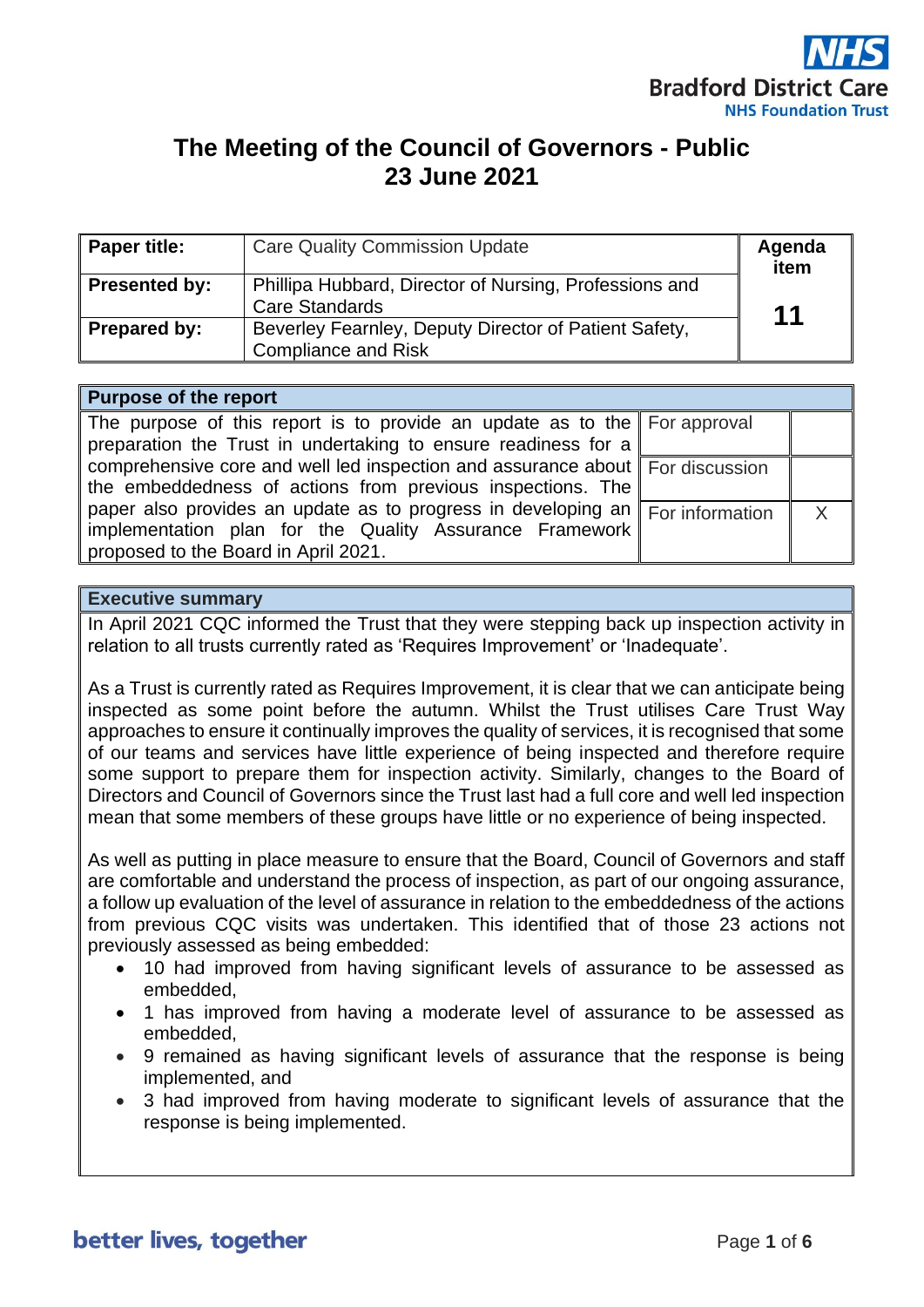**Bradford District Care** 

**NHS Foundation Trust** 

Finally, the paper describes the process which is in place to ensure the quality assurance framework presented to Board in April 2021 is developed and implemented to support the Trust's on going proactive approach to the delivery of safe, high quality services.

| Do the recommendations in this paper have<br>any impact upon the requirements of the<br>protected groups identified by the Equality<br>Act? | <b>State below</b><br>'Yes' or 'No' | If yes please set out what action has<br>been taken to address this in your paper |
|---------------------------------------------------------------------------------------------------------------------------------------------|-------------------------------------|-----------------------------------------------------------------------------------|
|                                                                                                                                             | No                                  |                                                                                   |

### **Recommendation**

The Council of Governors is asked to:

- Note the activity being undertaken to prepare the Trust for a comprehensive core and well led inspection
- Note the degree of assurance in relation to actions from previous CQC inspections being embedded in Trust practices.
- Note the plans to implement the quality assurance framework presented to Board in April 2021

| <b>Strategic vision</b><br>Please mark those that apply with an X        |                                              |                                                                      |                                                                |                                   |
|--------------------------------------------------------------------------|----------------------------------------------|----------------------------------------------------------------------|----------------------------------------------------------------|-----------------------------------|
| <b>Providing</b><br>excellent quality<br>services and<br>seamless access | <b>Creating the</b><br>best place to<br>work | <b>Supporting</b><br>people to live<br>to their fullest<br>potential | <b>Financial</b><br>sustainability<br>growth and<br>innovation | <b>Governance</b><br>and well-led |
|                                                                          |                                              |                                                                      |                                                                |                                   |

| <b>Care Quality Commission domains</b> |                  |                   |               |                 |
|----------------------------------------|------------------|-------------------|---------------|-----------------|
| Please mark those that apply with an X |                  |                   |               |                 |
| <b>Safe</b>                            | <b>Effective</b> | <b>Responsive</b> | <b>Caring</b> | <b>Well Led</b> |
|                                        |                  |                   |               |                 |
|                                        |                  |                   |               |                 |

| <b>Relationship to the Board</b><br><b>Assurance Framework</b><br>(BAF) | The work contained with this report links to the following<br>strategic risk(s) as identified in the BAF:                        |
|-------------------------------------------------------------------------|----------------------------------------------------------------------------------------------------------------------------------|
| <b>Links to the Corporate Risk</b><br><b>Register (CRR)</b>             | The work contained with this report links to the following<br>corporate risk(s) as identified in the CRR:                        |
| <b>Compliance and regulatory</b><br><b>implications</b>                 | The following compliance and regulatory implications<br>have been identified as a result of the work outlined in this<br>report: |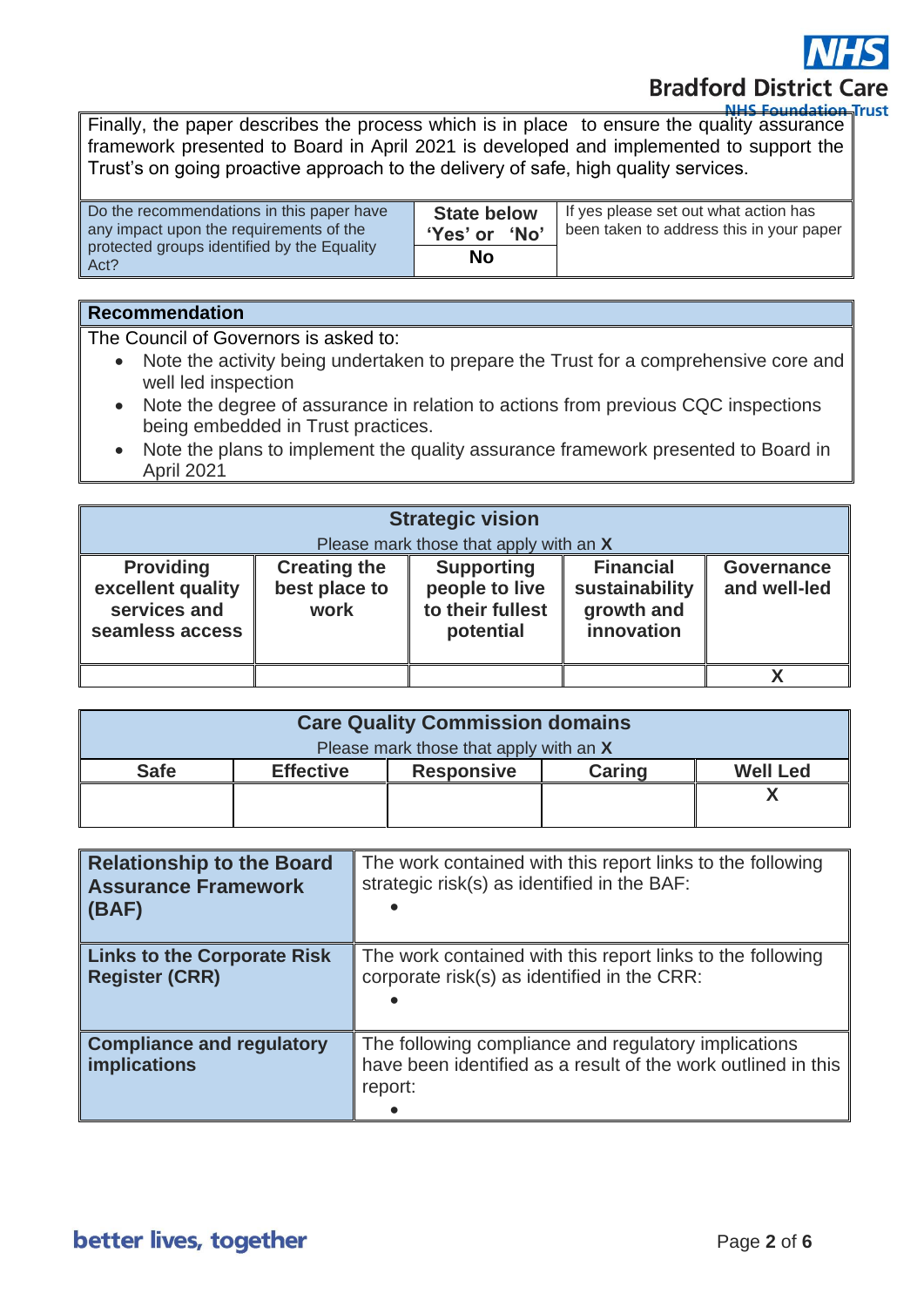

## **Meeting of the Council of Governors - Public 23 June 2021**

## **CQC Preparation update**

#### **1 Purpose**

The purpose of this report is to provide an update as to the preparation the Trust in undertaking to ensure readiness for a comprehensive core and well led inspection and assurance about the embeddedness of actions from previous inspections. The paper also provides an update as to progress in developing an implementation plan for the Quality Assurance Framework proposed to the Board in April 2021.

## **2 Background**

In April 2021 CQC informed the Trust that they were stepping back up inspection activity in relation to all trusts currently rated as 'Requires Improvement' or 'Inadequate'.

What this means is that the CQC intend to complete a comprehensive core inspection and well led inspection of the Trust.

Whilst the CQC have indicated that this will be a comprehensive core and well-led inspection using the 'old' model there have been some changes to how inspections are conducted which are detailed below:

- The CQC will no longer submit a Prior Information Request to the Trust for data. They instead intend to use a combination of data available to them from sources such as Board papers and engagement meetings, and information requested once they have arrived onsite to inspect services.
- The CQC will not give notice of the dates for the well-led inspection until they arrive onsite. At this point we will receive approximately 6 weeks' notice of this element of the inspection, which will include virtual interviews of some Board members and a day onsite at New Mill to interview others. This will also include a small number of virtual focus groups, although less than under previous inspection regimes.
- The CQC will provide staff with a survey to complete in lieu of attending focus groups. Whilst we have not seen this survey, our local intelligence would indicate this is approximately 50 questions in length.
- The CQC is now able to 'sample' core services when inspecting and still provide a rating – this is a change from previously where they would need to review all teams / wards within a core service before being able to rate
- The CQC is now able to rate Well-led independently of the ratings across other domains. This is a step towards the new model where only a single combined Trust rating will be issued. This means that even if a small number of services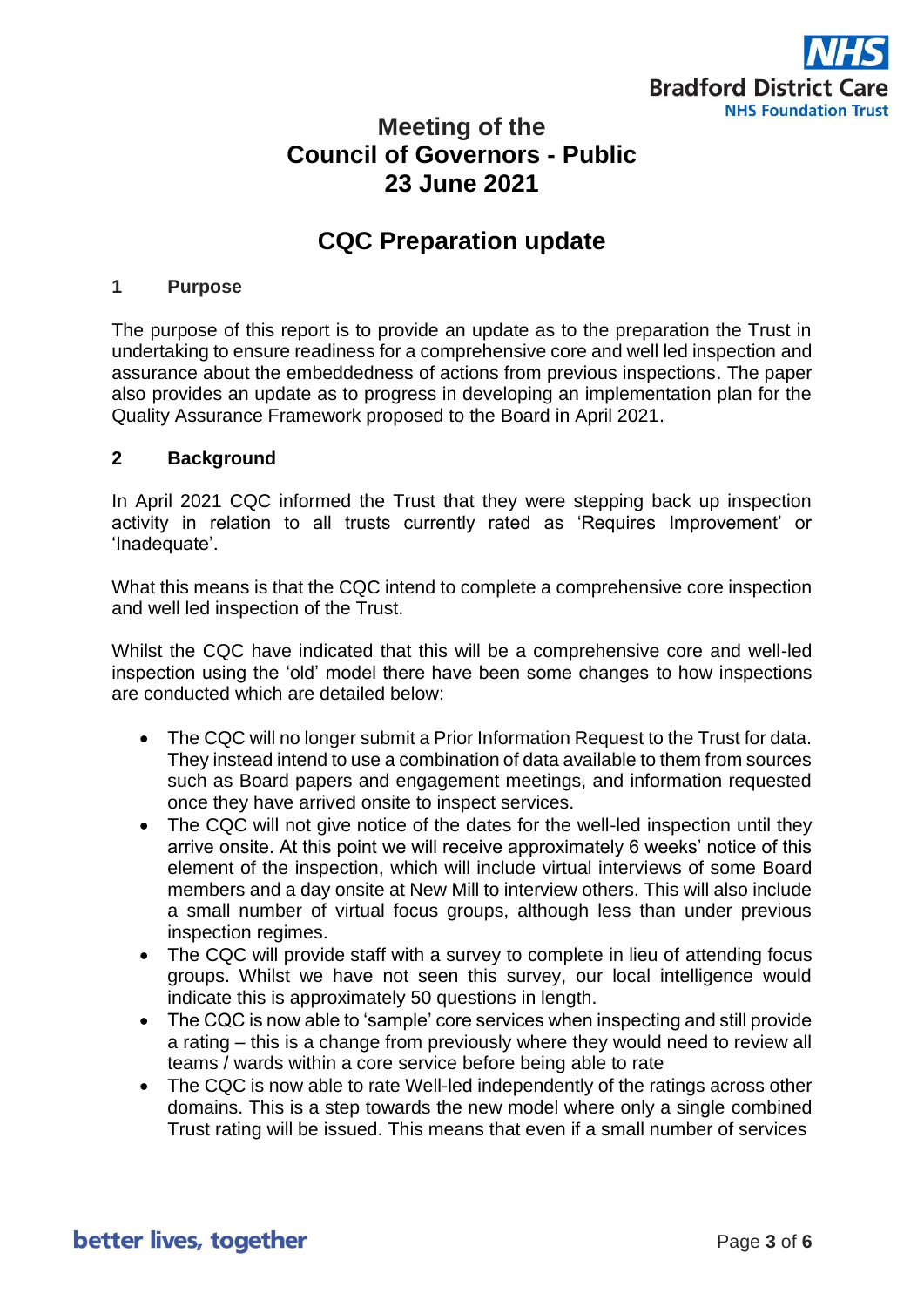

are rated RI, it is possible for the Trust to receive a Good for the well-led domain.

CQC have informed us that whilst they are only required to inspect one core service and complete a well-led inspection to re-rate the Trust, they will be identifying where to inspect on the basis of the level of perceived risk and the length of time since the last inspection.

## **3 Preparation**

## **3.1 Supporting services to prepare for inspection activity**

Recognising that some teams have more recent experience of being inspected than others, and that people can be nervous about being inspected, the Trust is undertaking to provide a series of events and resources to teams which will:

- Support them in ensuring environments meet required standards, recognising the some building have been under-occupied during the COVID period;
- Support staff to understand what to expect / what a visit looks like recognising that some teams have no experience of being inspected;
- Refresh teams' understanding of the CQC Key Lines of Enquire by providing resources, including wallet-sized info packs and bite sized videos; and
- Support teams to clarify the learning and changes that have resulted from incidents and complaints over the last 12 months.

## **3.2 Supporting the Board and Council of Governors to prepare for well-led inspection activity**

Recognising that there have been changes to both the Board of Directors and Council of Governors since the Trust last experienced a full inspection, the Senior Leadership Team will be working alongside these groups to ensure they:

- Understand what a full inspection looks and feels like;
- Understand the process of a Well Led inspection; and
- Are comfortable with their role in terms of participating in a Well Led inspection.

## **3.3 Assurance of the delivery and embeddedness of action identified in previous CQC inspections**

A review of the CQC inspection reports from 2017, 2019 and 2020 identified 86 'Must Do' or 'Should Do' actions across 7 domains – some of these were duplicated either because they were relevant across multiple domains or because there were similar themes from multiple inspections. These were mapped to the 34 high level actions in the 2019 Action Plan, with an additional 8 items which are not aligned to this plan also being identified.

In January 2021, of the 42 items/high level actions:

- 19 were assessed as being embedded within Trust processes;
- 19 had significant levels of assurance that the response is being implemented; and

## better lives, together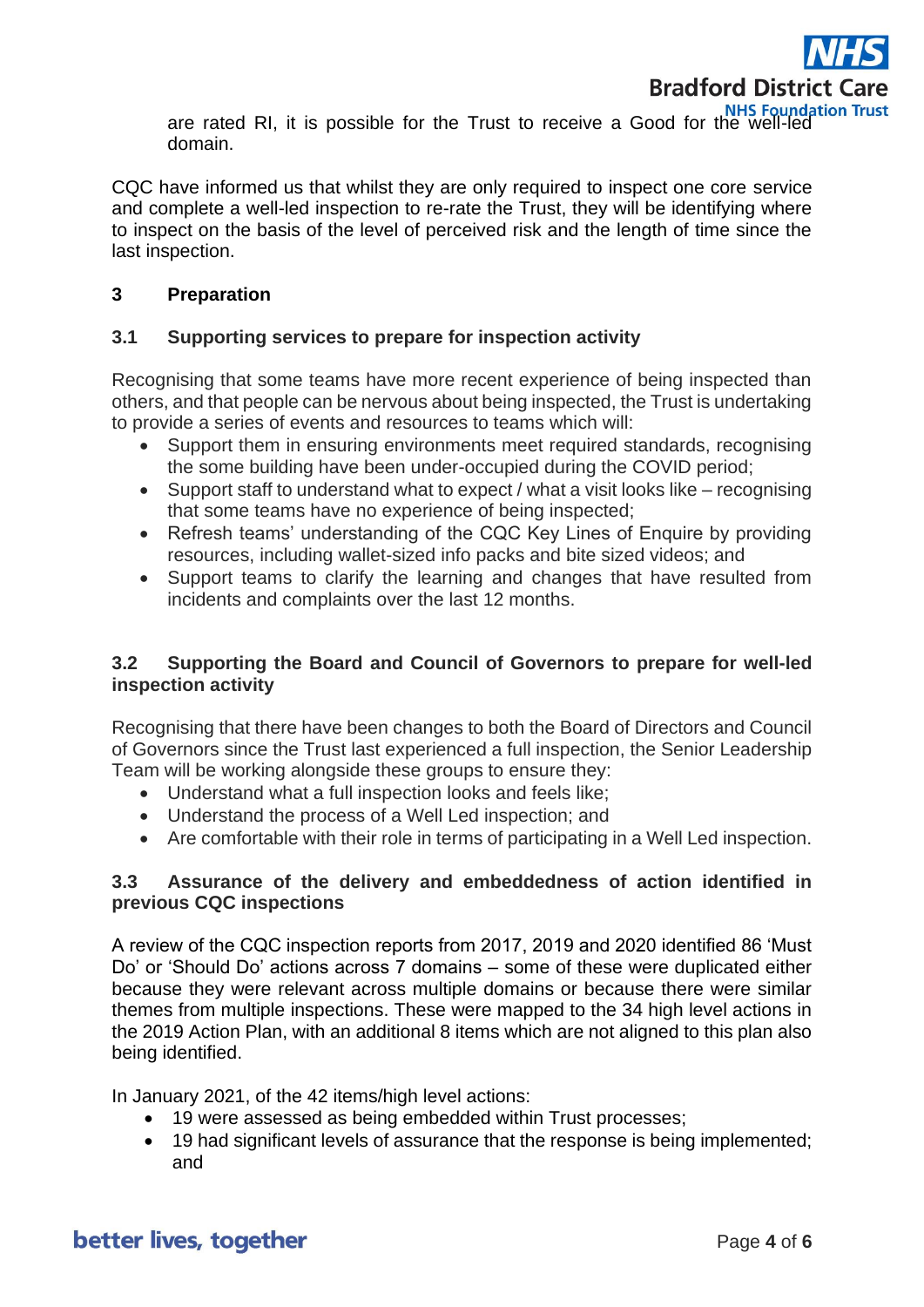

• 4 had moderate levels of assurance that the response is being implemented<br>• 4 had moderate levels of assurance that the response is being implemented

Following on from this, Internal Audit provided independent assurance to the Board that the key findings from the CQC Inspection reports and notices had been fully addressed, that the actions had the impact required and that there was a system of internal control which provided ongoing assurance on compliance in all areas.

Overall, the audit provided a high level of assurance against this.

The most recent review of the embeddedness of the response to the actions identified that of those 23 actions not previously assessed as being embedded:

- 10 had improved from having significant levels of assurance to be assessed as embedded,
- 1 has improved from having a moderate level of assurance to be assessed as embedded,
- 9 remained as having significant levels of assurance that the response is being implemented, and
- 3 had improved from having moderate to significant levels of assurance that the response is being implemented.

## **3.4 Quality Assurance Framework development and implementation**

Alongside the preparation for CQC, it is recognised that it is important that we continue the work we have been doing to further strengthen our proactive approach the quality assurance and improvement and move away from a reactive approach to inspection.

Therefore, alongside the work we are doing to prepare teams for inspection activity we will also be undertaking to bring teams up to a consistent standard with regards to understanding and addressing their quality objectives and planning to deliver these, before embedding the mature quality assurance framework across the Trust.

Recognising that teams are in different places we have agreed a number of stages of preparation and embeddedness which will enable us to provide tailored support to teams depending on where they are in their journey. These are described below.

#### Stage One – teams who are unclear about their quality priorities.

Complete self-assessment using a standard template – support to complete the selfassessment will be provided as required

#### Stage Two – teams who know their gaps / priorities but need to develop their plans.

The Deputy Director of Nursing and Deputy Director of Patient Safety, Compliance and Risk will support Assistant General Managers and service managers to test the outcome of the self-assessment, identify the priorities and actions to address gaps and how the impact will be assured

better lives, together